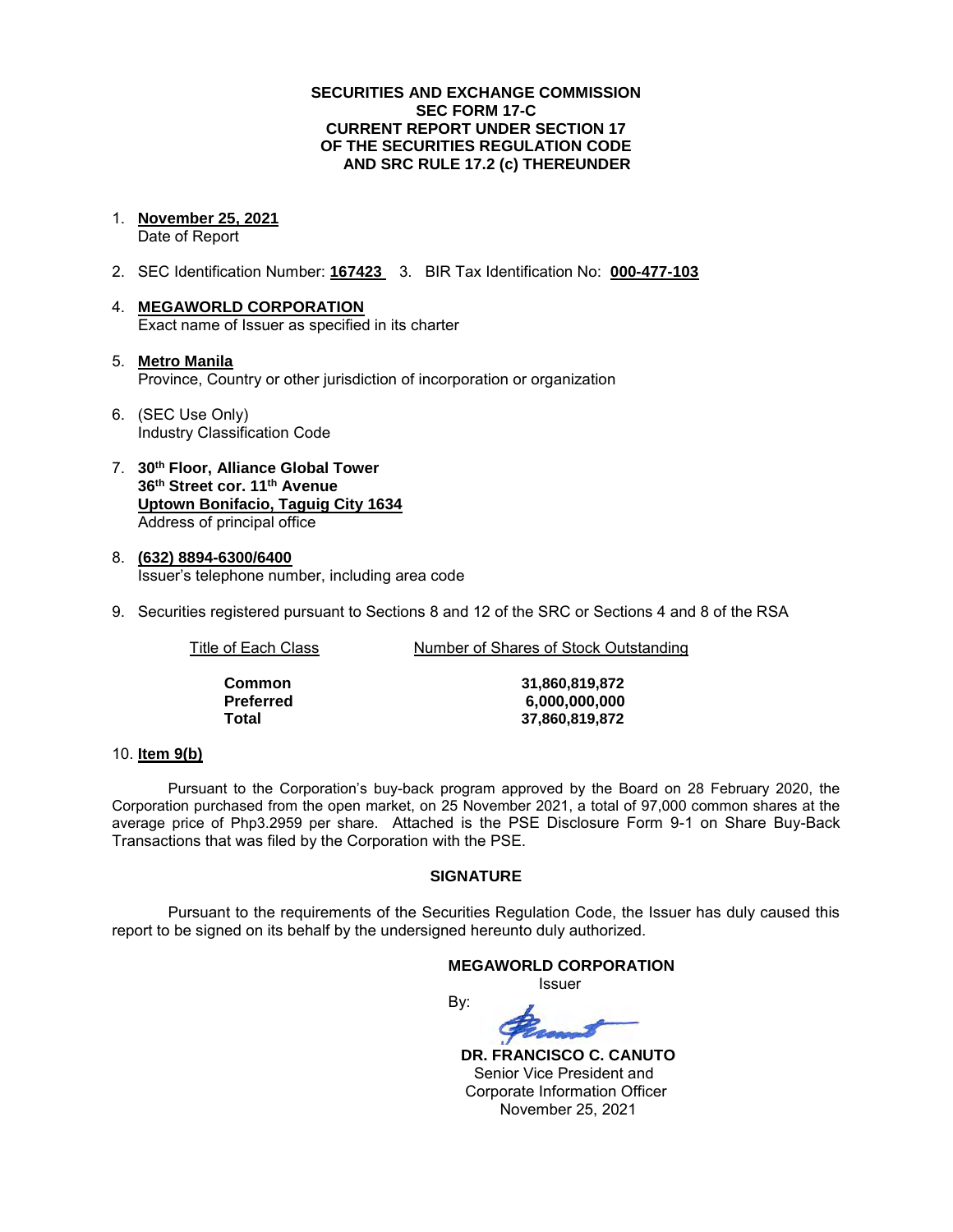# **SECURITIES AND EXCHANGE COMMISSION SEC FORM 17-C**

# **CURRENT REPORT UNDER SECTION 17 OF THE SECURITIES REGULATION CODE AND SRC RULE 17.2(c) THEREUNDER**

| 1. Date of Report (Date of earliest event reported)                                                                                  |                                                                                                   |  |  |  |  |
|--------------------------------------------------------------------------------------------------------------------------------------|---------------------------------------------------------------------------------------------------|--|--|--|--|
| Nov 25, 2021                                                                                                                         |                                                                                                   |  |  |  |  |
| 2. SEC Identification Number                                                                                                         |                                                                                                   |  |  |  |  |
| 167423                                                                                                                               |                                                                                                   |  |  |  |  |
| 3. BIR Tax Identification No.                                                                                                        |                                                                                                   |  |  |  |  |
| 000-477-103                                                                                                                          |                                                                                                   |  |  |  |  |
| 4. Exact name of issuer as specified in its charter                                                                                  |                                                                                                   |  |  |  |  |
| <b>MEGAWORLD CORPORATION</b>                                                                                                         |                                                                                                   |  |  |  |  |
| 5. Province, country or other jurisdiction of incorporation                                                                          |                                                                                                   |  |  |  |  |
| <b>Metro Manila</b>                                                                                                                  |                                                                                                   |  |  |  |  |
| 6. Industry Classification Code(SEC Use Only)                                                                                        |                                                                                                   |  |  |  |  |
|                                                                                                                                      |                                                                                                   |  |  |  |  |
| 7. Address of principal office                                                                                                       |                                                                                                   |  |  |  |  |
| 30th Floor, Alliance Global Tower 36th Street cor. 11th Avenue Uptown Bonifacio,<br><b>Taguig City</b><br><b>Postal Code</b><br>1634 |                                                                                                   |  |  |  |  |
| 8. Issuer's telephone number, including area code                                                                                    |                                                                                                   |  |  |  |  |
| (632) 8894-6300/6400                                                                                                                 |                                                                                                   |  |  |  |  |
| 9. Former name or former address, if changed since last report                                                                       |                                                                                                   |  |  |  |  |
| N/A                                                                                                                                  |                                                                                                   |  |  |  |  |
|                                                                                                                                      | 10. Securities registered pursuant to Sections 8 and 12 of the SRC or Sections 4 and 8 of the RSA |  |  |  |  |
| <b>Title of Each Class</b>                                                                                                           | Number of Shares of Common Stock Outstanding and Amount of Debt Outstanding                       |  |  |  |  |
| Common                                                                                                                               | 57,000                                                                                            |  |  |  |  |
| Preferred                                                                                                                            | 40,000                                                                                            |  |  |  |  |
| 11. Indicate the item numbers reported herein                                                                                        |                                                                                                   |  |  |  |  |
| Item $9(b)$                                                                                                                          |                                                                                                   |  |  |  |  |

The Exchange does not warrant and holds no responsibility for the veracity of the facts and representations contained in all corporate disclosures, including financial reports. All data contained herein are prepared and submitted by the disclosing party to the Exchange, and are disseminated solely for purposes of information. Any questions on the data contained herein should be addressed directly to the Corporate Information Officer of the disclosing party.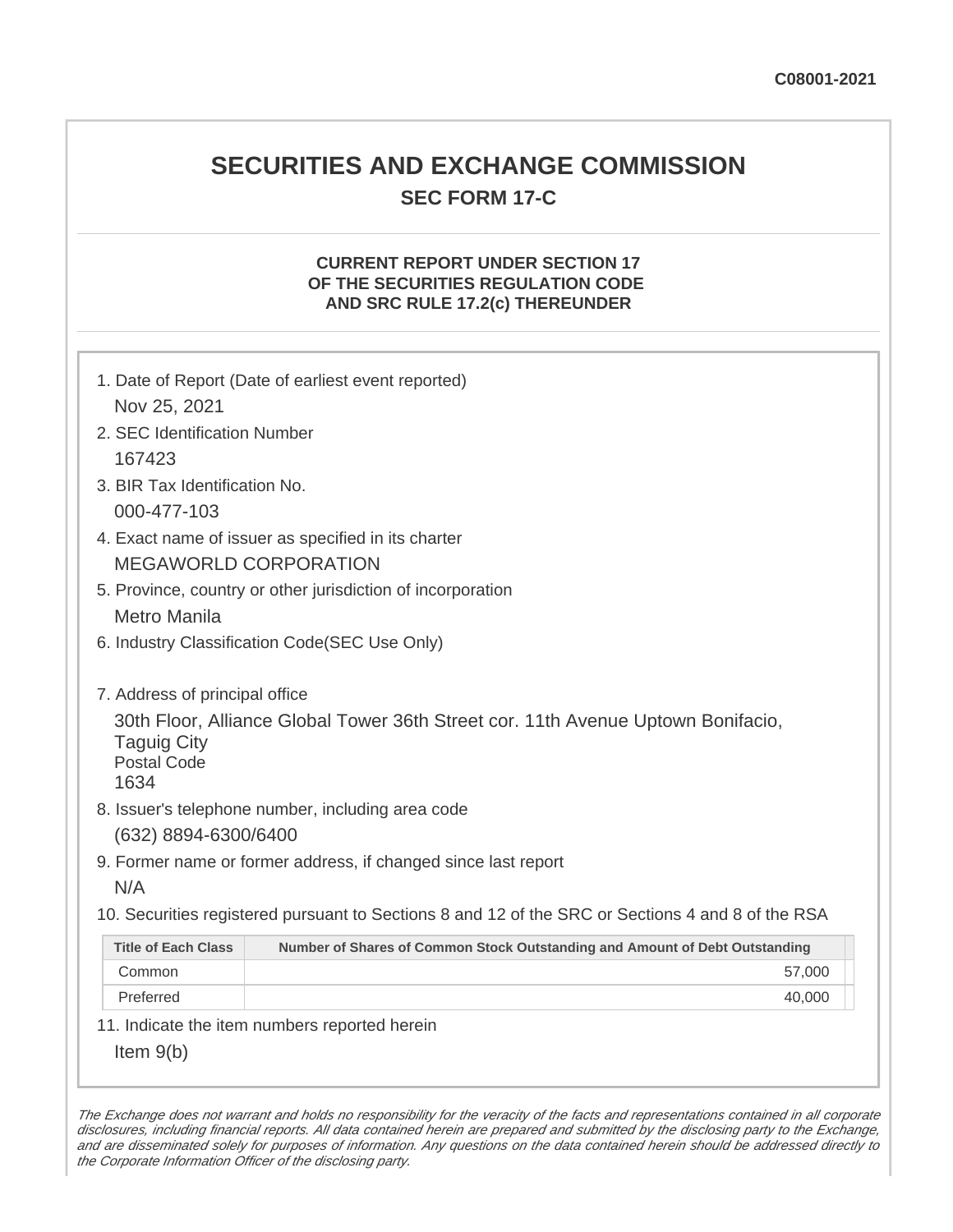

# **Megaworld Corporation MEG**

# **PSE Disclosure Form 9-1 - Share Buy-Back Transactions References: Section 9 of the Revised Disclosure Rules**

**Subject of the Disclosure**

Share Buy-Back Transactions

**Background/Description of the Disclosure**

Pursuant to the Corporation's buy-back program approved by the Board on 28 February 2020, the Corporation purchased from the open market, on 25 November 2021, a total of 97,000 common shares at the average price of Php3.2959 per share.

# **Type of Securities**

- **☑** Common
- □ Preferred N/A
- D Others N/A

### **Details of Share Buy-Back Transaction(s)**

| Date of Transaction | <b>Number of Shares Purchased</b> | <b>Price Per Share</b> |
|---------------------|-----------------------------------|------------------------|
| Nov 25, 2021        | 57,000                            | 3.3000                 |
| Nov 25, 2021        | 40,000                            | 3.2900                 |
|                     | 97,000                            |                        |

### **Effects on Number of Shares**

|                                                                                |                     | <b>Before</b>  | After          |
|--------------------------------------------------------------------------------|---------------------|----------------|----------------|
| <b>Outstanding Shares</b>                                                      |                     | 31,860,916,872 | 31,860,819,872 |
| <b>Treasury Shares</b>                                                         |                     | 509,949,000    | 510,046,000    |
|                                                                                |                     |                |                |
| <b>Cumulative Number of</b><br><b>Shares Purchased to</b><br>Date <sup>1</sup> | 380,126,000         |                |                |
| <b>Total Amount</b><br><b>Appropriated for the</b><br><b>Buy-Back Program</b>  | Php5,000,000,000.00 |                |                |